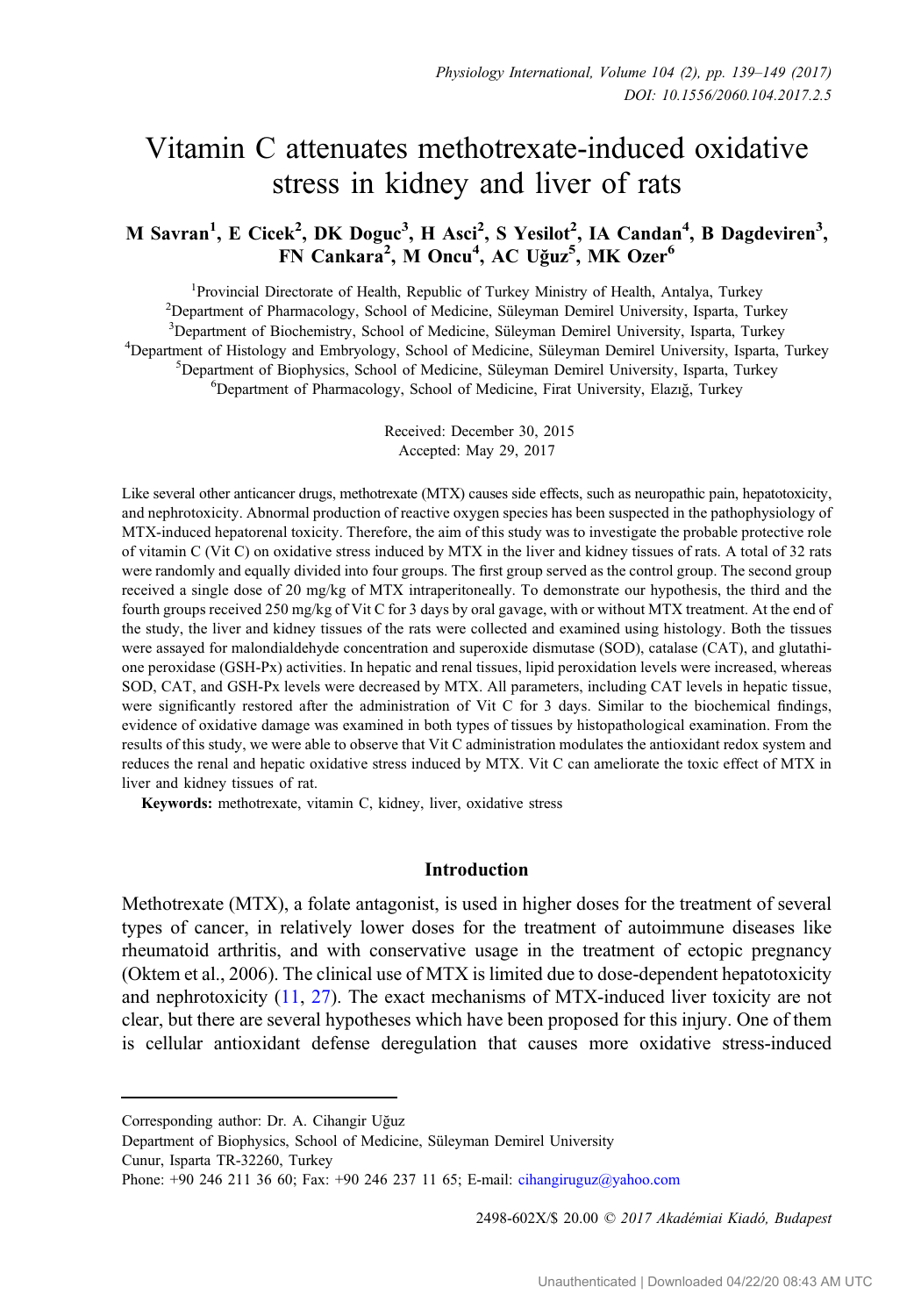damages to the liver cells. Another complication of MTX treatment is the nephrotoxicity that also seems to be related to reactive oxygen species (ROS). As the oxidative damage by ROS has been implicated in the pathogenesis of MTX toxicity [\(11](#page-9-0), [27\)](#page-10-0), several antioxidant agents have been reported to specifically prevent hepatorenal damage following the MTX administration ([12\)](#page-9-0).

ROS, which led to death of cells by damaging the biomolecules, such as lipids, proteins, and DNA, act as an intracellular messenger in physiological processes, such as gene expression, signal transduction, and regulation of cell proliferation, when they are excessively generated or when enzymatic and non-enzymatic defense systems are impaired [\(17](#page-9-0)). The major intracellular antioxidant enzymes, glutathione peroxidase (GSH-Px) and catalase (CAT), detoxify hydrogen peroxide  $(H<sub>2</sub>O<sub>2</sub>)$  into water, although superoxide dismutase (SOD) enzyme dismutases superoxide radical into  $H_2O_2$ . Therefore, ROS can indirectly be evaluated by the measurement of some antioxidants, such as GSH-Px, SOD, and CAT ([5\)](#page-9-0). Vitamin C (Vit C), also known as ascorbic acid, is a well-known water-soluble antioxidant agent that is present in cells, body fluids, and plasma. Vit C not only acts as an ROS scavenger but also plays a role in the oxidative stress pathways as an essential coenzyme and was used in various studies for this property [\(9](#page-9-0)). However, nowadays, it is not being used in MTX-induced hepatorenal toxicity. These, including lipid peroxidation product malondialdehyde (MDA), reflect damage and activity of antioxidant enzymes, such as SOD, CAT, and GSH-Px, in the liver and kidney (which are used to indicate the tissue damage due to oxidative stress). According to our knowledge, there have been no studies evaluating the protective roles of Vit C administration against oxidative damage in renal and liver tissues triggered by MTX. Based on this, this research was conducted to investigate the probable role of the short-term regulatory/protective effect of Vit C against oxidative stress in the kidneys and livers of rats exposed to the MTX administration.

### Materials and Methods

## Experimental conditions

Wistar rats, 12–16 weeks of age, weighing 200–250 g, were maintained at a temperature of  $21 \pm 2$  °C with a 12-h light and 12-h dark cycle. Vit C dosage was determined according to previous studies [\(1](#page-9-0), [16](#page-9-0), [26\)](#page-10-0). The rats were divided into four groups (six rats per group, except control. Control group included eight rats):

Group I: The control group received only physiological saline intraperitoneally (i.p.) for 3 days (control group).

Group II: The MTX alone group received 20 mg of MTX/kg of body weight (i.p.) (Emthexate-S 5 mg 1 vial/Pharmachemie B.V./Holland) at a single dose ([12\)](#page-9-0).

Group III: The Vit C alone group received 250 mg of Vit C/kg of body weight ([1\)](#page-9-0) for 3 days. The Vit C was dissolved into the rats' drinking water.

Group IV: The MTX + Vit C group received 250 mg of Vit C/kg of body weight (by oral gavage) 1 h before the application of 20 mg of MTX/kg of body weight at a single dose (i.p.) and continued for 2 days.

Twenty-four hours after the last dose of Vit C, all the rats were anesthetized by i.p. injection of 50 mg/kg ketamine + 10 mg/kg xylazine mixture, subsequently, the kidneys and livers of rats were then quickly removed, decapsulated, and divided equally into two longitudinal sections. One section was placed in 5% formaldehyde solution for routine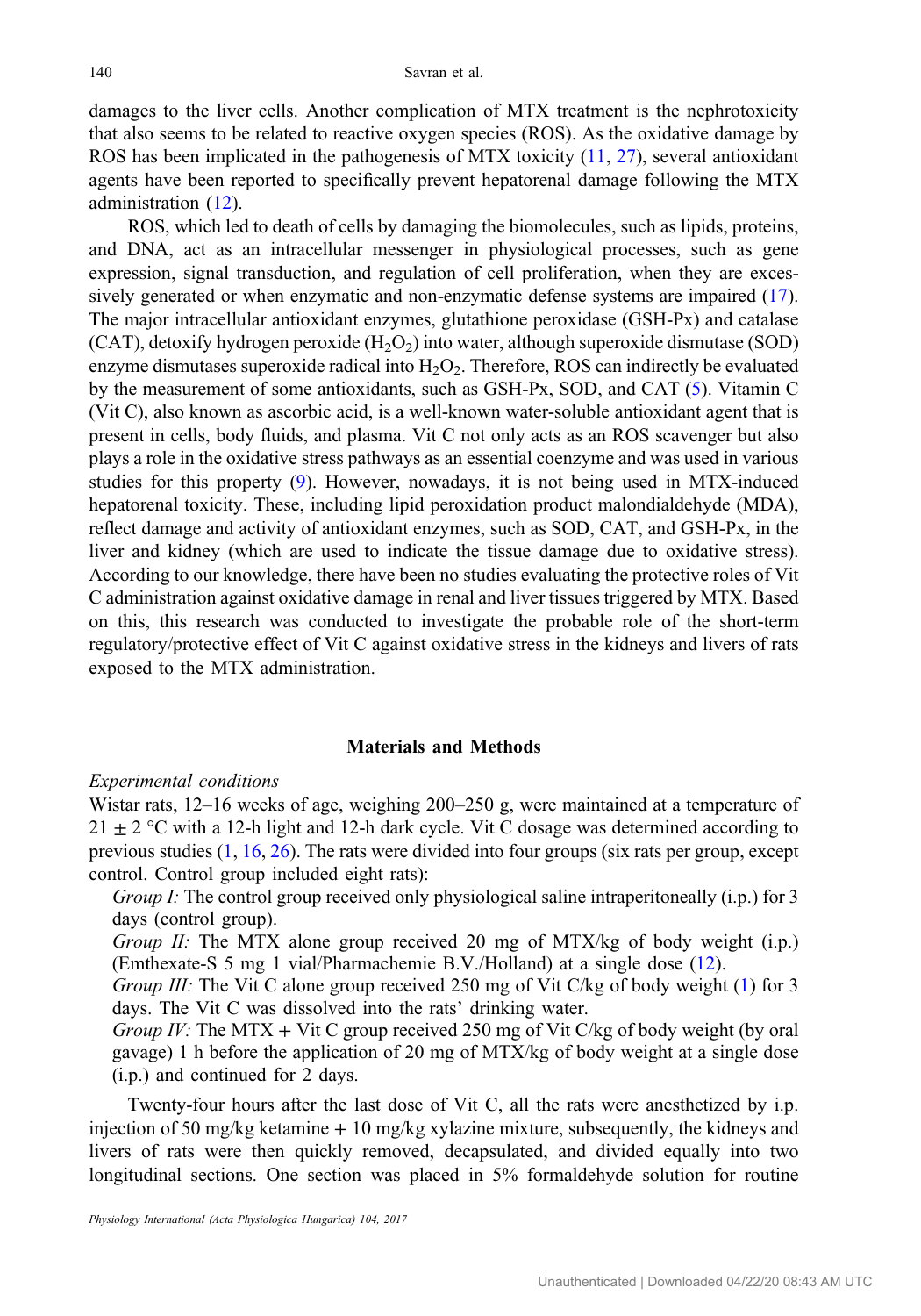histopathological examination by light microscopy. The other section was placed into liquid nitrogen and stored at −70 °C until assayed for MDA, SOD, CAT, and GSH-Px activities. In each group, except the control one, two rats died due to diarrhea. All experiments in this study were performed in accordance with the guidelines for animal research from the National Institutes of Health and were approved by the Committee on Animal Research at Süleyman Demirel University, Isparta, Turkey (30.03.2010/03).

## Biochemical analyses

MDA assay. MDA level was determined according to the double heating method of Draper and Hadley ([8](#page-9-0)). The principle of the method was spectrophotometric measurement of the color produced during the reaction of thiobarbituric acid (TBA) with MDA. For this purpose, 2.5 ml of 100 g/l trichloroacetic acid solution was added to 0.5 ml of supernatant of tissue homogenate (1.15% KCl) in a centrifuge tube and placed in a boiling water bath for 15 min. After cooling in tap water, the mixture was centrifuged at 1,000g for 10 min, and 2 ml of supernatant was separated and added into a new test tube. An amount of 1 ml of 6.7 g/l TBA solution was added and the mixture was placed in a boiling water bath for 15 min. The solution was then cooled in tap water, and its absorbance was measured using a spectrophotometer at 532 nm. An amount of 8,360 μmol/l stock solution of 1,1,3,3-tetraethoxypropane, which was prepared with 40% ethanol, was used as standard with serial dilutions (83.6, 41.8, 20.9, 10.47, 5.22, 4. 86, 2.43, 1.22, and 0.62 μmol/l). To determine the concentration of each tissue sample, standard–absorbance curve plot was used and the concentration of MDA is expressed as  $\text{nmol/g}$  protein. Shimadzu UV-1601 spectrophotometer (Shimadzu, Kyoto, Japan) was used to estimate the levels of MDA.

SOD activity assay. SOD activity was estimated by following the method of Sun et al. [\(22](#page-9-0)). The measurement of SOD was based on the principle in which xanthine reacts with xanthine oxidase to generate superoxide radicals, which react with 2-(4-iodophenyl)-3- (4-nitrophenol)-5-phenyltetrazolium chloride to form a red formazan dye. The SOD activity is then measured by the degree of inhibition of this reaction. The results were expressed as U/g protein.

CAT activity assay. CAT activity was measured according to the method of Aebi [\(2\)](#page-9-0). The principle of the assay is based on the determination of the rate constant (k/s) of  $H_2O_2$ decomposition by CAT enzyme. The results were expressed as U/g protein.

 $GSH-Px$  activity assay. The determination of  $GSH-Px$  activity was based on the method of Paglia and Valentine ([18](#page-9-0)). The principle of the method is as follows: GSH-Px catalyzes the oxidation of GSH by cumene hydroperoxide. In the presence of GSH reductase and nicotinamide adenosine diphosphate hydrogen (NADPH), the oxidized GSH is immediately converted to the reduced form with a concomitant oxidation of NADPH to nicotinamide adenosine diphosphate (NADP<sup>+</sup>). The decrease in absorbance of NADPH was measured at 340 nm. The results were expressed as U/g protein.

### Histopathological analyses

Paraffin-embedded kidney and liver tissues were cut at 4 μm and stained with hematoxylin and eosin (H&E). Histological specimens from kidney and liver tissues were histopathologically evaluated using slides stained with H&E. The slides were then examined using Olympus BX50 and photographed. An effort was made to determine mononuclear infiltration and degeneration of the normal tissue.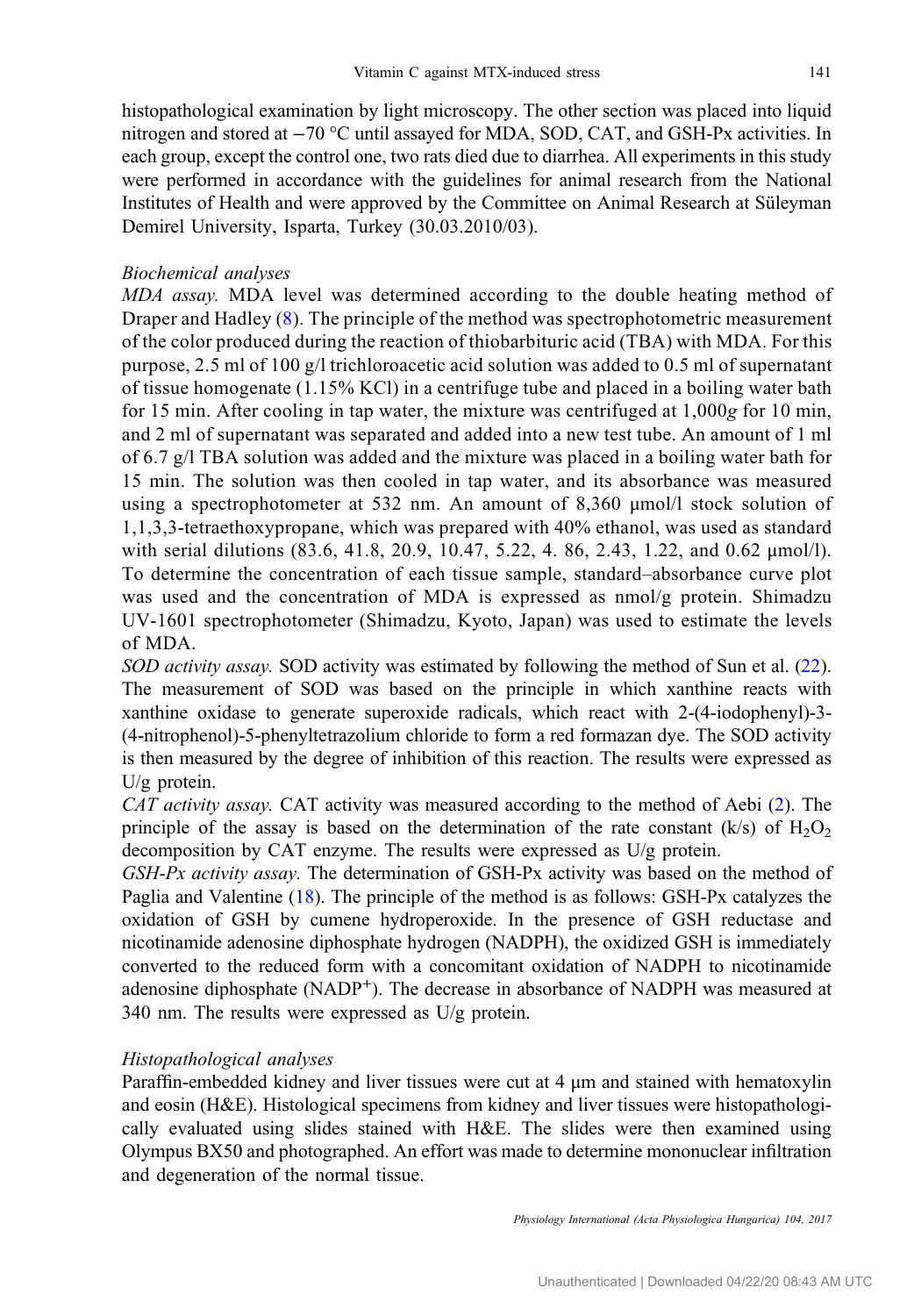# Protein assay

The protein content in the liver and kidney tissues was measured according to the method of Lowry et al.  $(14)$  $(14)$  with bovine serum albumin as the standard.

# Statistical analysis

Statistical evaluations were carried out using the "SPSS 11.0 for Windows" software package and Epi Info StatCalc programs. Comparison of measured values was carried out between the two groups (biochemical values) using ANOVA test and group-to-group comparison using Tukey's test. Pearson's  $\gamma^2$  test was used for positions in the tables below the expected value of 5 in the case. Fisher's  $\chi^2$  test was also used. Relevance 95% confidence intervals and p values <0.05 were chosen as statistical significant difference.

## **Results**

# Biochemical analyses

MDA levels and activities of antioxidant enzymes, such as SOD, CAT, and GSH-Px, in liver and kidney tissues are shown in Tables I and [II,](#page-4-0) respectively. We found that MDA levels were significantly higher and activities of SOD, CAT, and GSH-Px were significantly lower in the MTX-administered rats compared with the control group ( $p = 0.034$ ). Vit C administration significantly reduced the level of MDA and significantly increased the SOD and GSH-Px activities. In the Vit C alone group, CAT activity was found to be decreased compared with the control group. CAT levels were increased when comparing with MTX and MTX + Vit C groups.

# Histopathological analyses

Histopathological appearances of liver and renal tissues are shown in Figs [1](#page-5-0) and [2](#page-6-0), respectively.

| Groups (liver)              | <b>MDA</b><br>(nmol/g protein)               | <b>CAT</b><br>$(U/g$ protein)                | <b>SOD</b><br>$(U/g$ protein) | <b>GSH-Px</b><br>(U/g protein)    |
|-----------------------------|----------------------------------------------|----------------------------------------------|-------------------------------|-----------------------------------|
| Group I (control)           | $26.8 \pm 6.23$                              | $20.3 \pm 5.60$                              | $636.2 \pm 13.03$             | $136 + 2.45$                      |
| Group II (MTX)              | $63.6 \pm 13.80^a$                           | $12.2 + 3.05^{\circ}$                        | $473.7 \pm 42.32^{\circ}$     | $94.3 \pm 13.14^a$                |
| Group III (Vit C)           | $24.1 \pm 4.36^b$                            | $18.5 \pm 3.88^{\rm b}$                      | $686.96 \pm 61.87^b$          | $184.64 \pm 18.03^{\rm b}$        |
| Group IV<br>$(MTX + Vit C)$ | $32.7 \pm 8.24^{\text{a},\text{b},\text{c}}$ | $16.4 \pm 4.72^{\text{a},\text{b},\text{c}}$ | $635.0 \pm 26.18^{a,b,c}$     | $164.86 \pm 13.71^{\text{a,b,c}}$ |

Table I. Malondialdehyde (MDA) levels and catalase (CAT), superoxide dismutase (SOD), and glutathione peroxidase (GSH-Px) activities in liver tissues

Values are means  $\pm$  SEM,  $n = 6$  in each group except control  $(n = 8)$ .

(I) Control, (II) 20 mg/kg methotrexate (MTX) (i.p.) at a single dose, (III) 250 mg/kg Vit C for 3 days (orally), and (IV) 250 mg/kg Vit C (orally) 1 h prior to 20 mg/kg MTX at a single dose (i.p.) and continued for 2 days.

 $a_p = 0.027$  vs. control.  ${}^{a}_{p}p = 0.027$  vs. control.<br> ${}^{b}_{p}p = 0.039$  vs. MTY

 $p^{\circ}$  = 0.039 vs. MTX.

 $\rm^{\circ}$ p = 0.041 vs. Vit C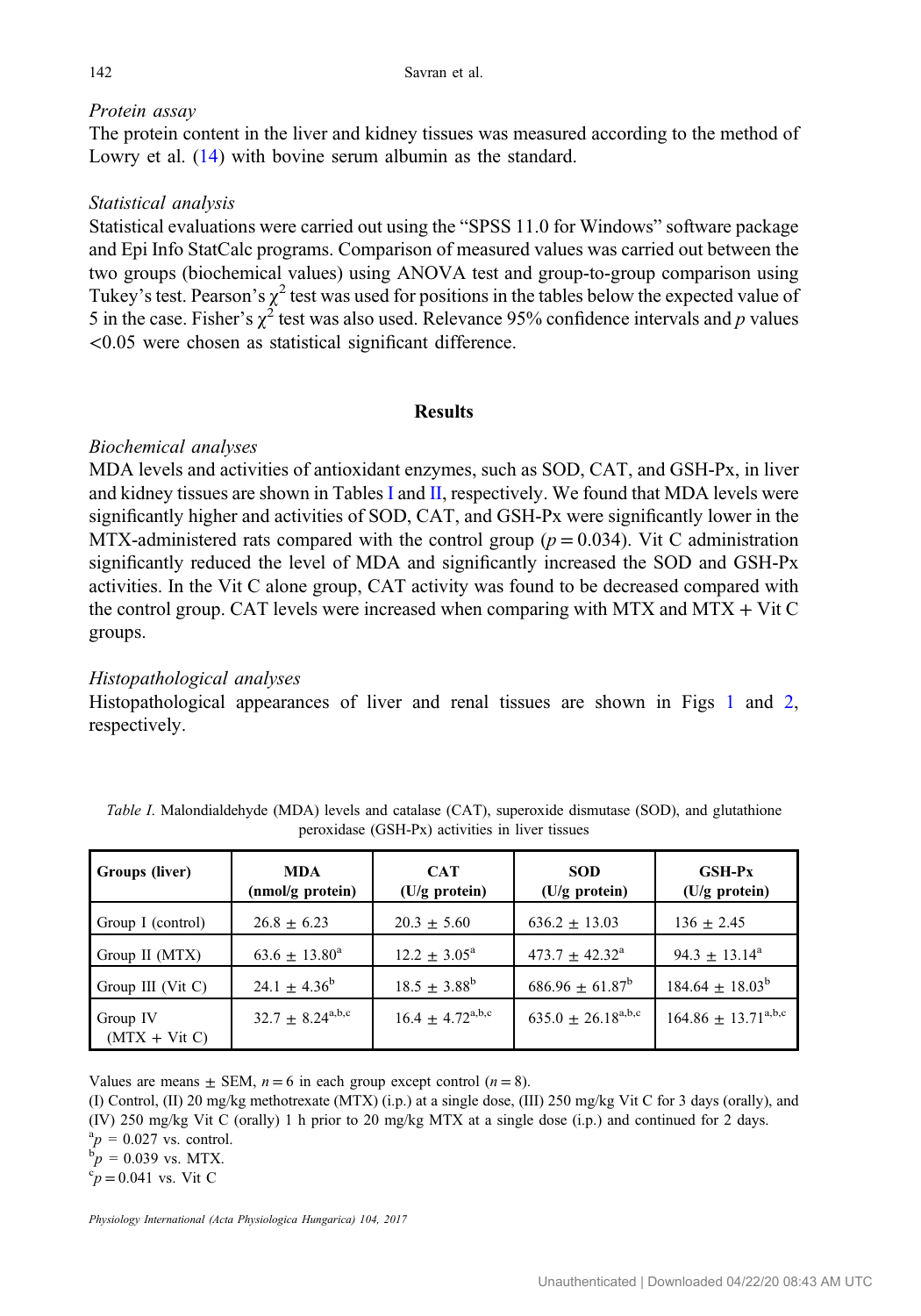| Groups (kidney)             | <b>MDA</b><br>(nmol/g protein)                | <b>CAT</b><br>$(U/g$ protein) | <b>SOD</b><br>(U/g protein)       | $GSH-Px$<br>$(U/g$ protein)         |
|-----------------------------|-----------------------------------------------|-------------------------------|-----------------------------------|-------------------------------------|
| Group I (control)           | $14.7 \pm 5.01$                               | $13.23 \pm 1.7$               | $444.61 \pm 157.12$               | $937.35 \pm 17.60$                  |
| Group II (MTX)              | $39.26 \pm 1.97^{\circ}$                      | $7.74 + 2.92^{\text{a}}$      | $196.3 \pm 9.09^{\text{a}}$       | $667.22 + 55.76^a$                  |
| Group III (Vit C)           | $13.70 \pm 4.14^{a,b}$                        | $17.7 \pm 3.7^{a,b}$          | $593.4 + 140.83^{a,b}$            | $957.15 \pm 27.92^{a,b}$            |
| Group IV<br>$(MTX + Vit C)$ | $15.95 \pm 4.68^{\text{a},\text{b},\text{c}}$ | $15.2 \pm 3.18^{a,b,c}$       | $331.08 \pm 10.47^{\text{a,b,c}}$ | 796.02 $\pm$ 81.75 <sup>a,b,c</sup> |

<span id="page-4-0"></span>Table II. Malondialdehyde (MDA) levels and catalase (CAT), superoxide dismutase (SOD), and glutathione peroxidase (GSH-Px) activities in kidney tissues

Values are means  $\pm$  SEM,  $n = 6$  in each group except control  $(n = 8)$ .

(I) Control, (II) 20 mg/kg methotrexate (MTX) (i.p.) at a single dose, (III) 250 mg/kg Vit C for 3 days (orally), and (IV) 250 mg/kg Vit C (orally) 1 h prior to 20 mg/kg MTX at a single dose (i.p.) and continued for 2 days.  ${}^{a}p = 0.032$  vs. control.<br> ${}^{b}p = 0.043$  vs. MTY

 $b_p = 0.043$  vs. MTX.

 ${}^c p = 0.038$  vs. Vit C

Hepatic histopathology. The histopathological appearance of liver tissues was normal in the control group rats (data not shown). Major histopathological changes were observed in the MTX alone group (Fig. [1A](#page-5-0)), including notable granular degeneration in hepatocytes, inflammatory cell infiltration, and the increase in connective tissues in portal area. In addition, pyknotic nuclei in hepatocytes, vascular congestion, and sinusoidal dilatation at low levels were detected. In the Vit C alone group (Fig. [1B](#page-5-0)), granular degeneration was shown to be at high level, whereas inflammatory cell infiltration in portal area, vascular congestion, and sinusoidal dilatation at low levels. In the MTX + Vit C group (Fig. [1C](#page-5-0)), the histopathological changes were less than those in the MTX alone group, such as hepatic granular degeneration at mild level, inflammatory cell infiltration in portal area, and pyknotic nuclei, bile duct proliferation, vascular congestion, and sinusoidal dilatation at low levels. Renal histopathology. The histopathological appearance of kidney tissues was normal in the control group (data not shown). In the MTX alone group, the evidence of hydropic degeneration was examined in proximal and distal tubular epithelial cells, and inflammatory cell infiltration was examined in perivascular and intertubular areas (Fig. [2A](#page-6-0)). In addition, vascular and glomerular congestions, tubular dilatation, atrophy in some tubules, and narrowing in some Bowman's capsules were detected (Fig. [2A](#page-6-0)). In the Vit C alone group, glomerular and vascular congestions were detected at mild levels, whereas inflammatory cell infiltration and tubular dilatation at low levels, and narrowing in some Bowman's capsules was detected (Fig. [2B\)](#page-6-0). In the MTX + Vit C group, vascular congestion, inflammatory cell infiltration, tubular dilatation, and narrowing in some Bowman's capsules were detected (Fig. [2C](#page-6-0)).

## Discussion

This study was designed to determine whether Vit  $C$  is a potent antioxidant against MTX-induced oxidative stress in a rat model. In this study, it can easily be observed that MTX significantly altered the parameters of oxidative stress, such as MDA, SOD, CAT, and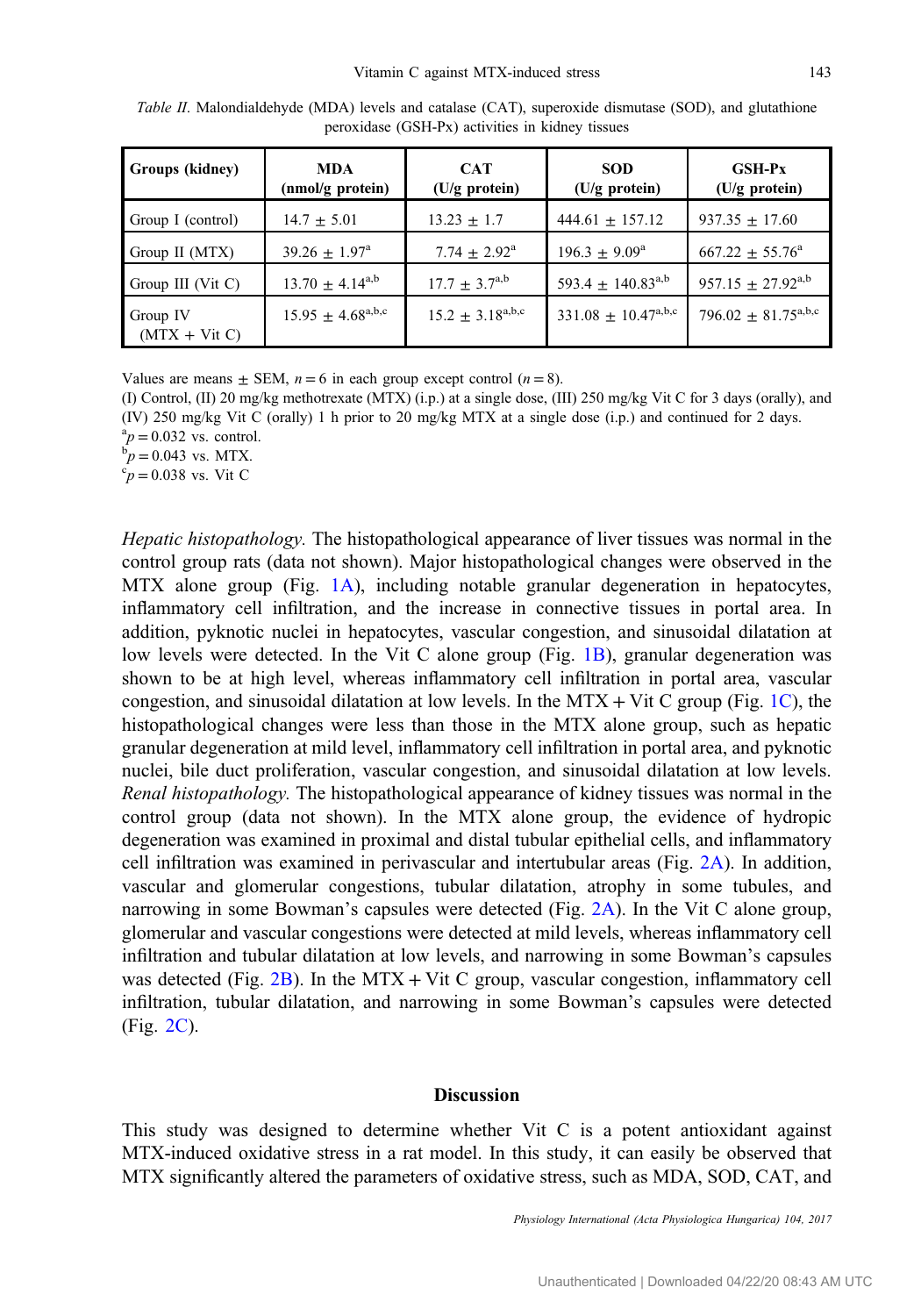<span id="page-5-0"></span>

appearance of liver tissue. (A) MTX alone group, liver (H&E, 40×). Granular degeneration in hepatocytes, inflammatory cell infiltration, rising connective tissues in portal area, and bile duct proliferation were seen. In addition, mild pyknotic nuclei in hepatocytes, vascular congestion, and sinusoidal dilatation at low levels were detected. (B) Vit C alone group, liver (H&E, 40×). Granular degeneration at high level and inflammatory cell infiltration in portal area, vascular congestion, and sinusoidal dilatation at low levels were seen. (C) MTX + Vit C group, liver (H&E, 20×). Hepatic granular degeneration at mild level, inflammatory cell infiltration in portal area, pyknotic nuclei, bile duct proliferation, vascular congestion, and sinusoidal dilatation at low levels were seen. 1: granular degeneration; 2: inflammatory cell infiltration, rising connective tissues, and bile duct proliferation; 3: pyknotic nuclei

Fig. 1. Histopathological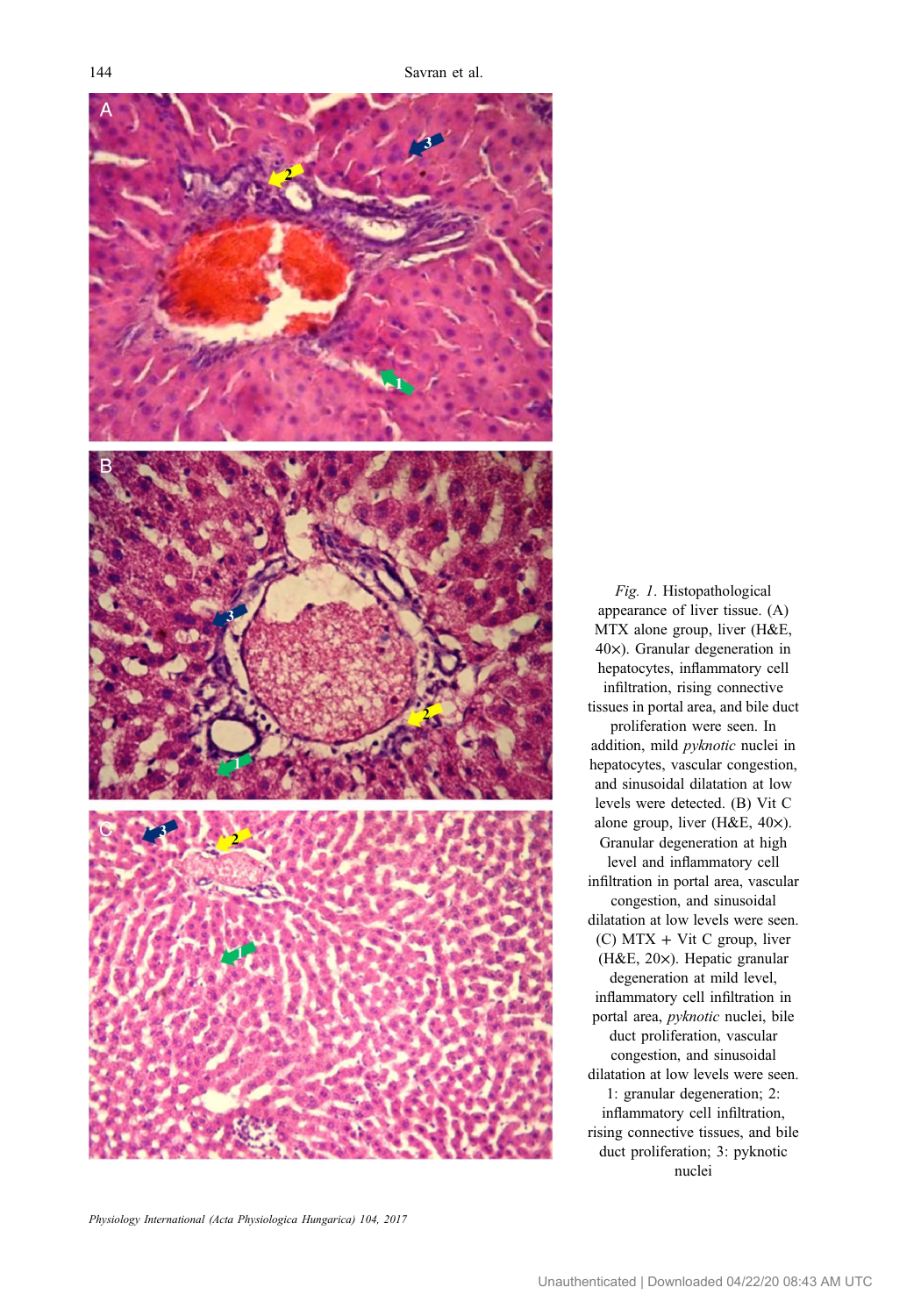<span id="page-6-0"></span>

Fig. 2. Histopathological appearance of kidney tissue. (A) MTX alone group, kidney (H&E, 20×). Inflammatory cell

infiltration in perivascular and intertubular areas, glomerular congestion, tubular dilatation, atrophy in some tubules, and narrowing in some Bowman's capsules were detected. (B) Vit C-3 days group, kidney (H&E, 20×).

Glomerular and vascular congestions were detected at mild levels, whereas inflammatory cell infiltration and tubular dilatation were at low levels.  $(C)$  MTX + Vit

C group, kidney (H&E, 20×).

Vascular congestion, inflammatory cell infiltration, and tubular dilatation were detected. 1: tubular damage; 2: glomerular and vascular congestions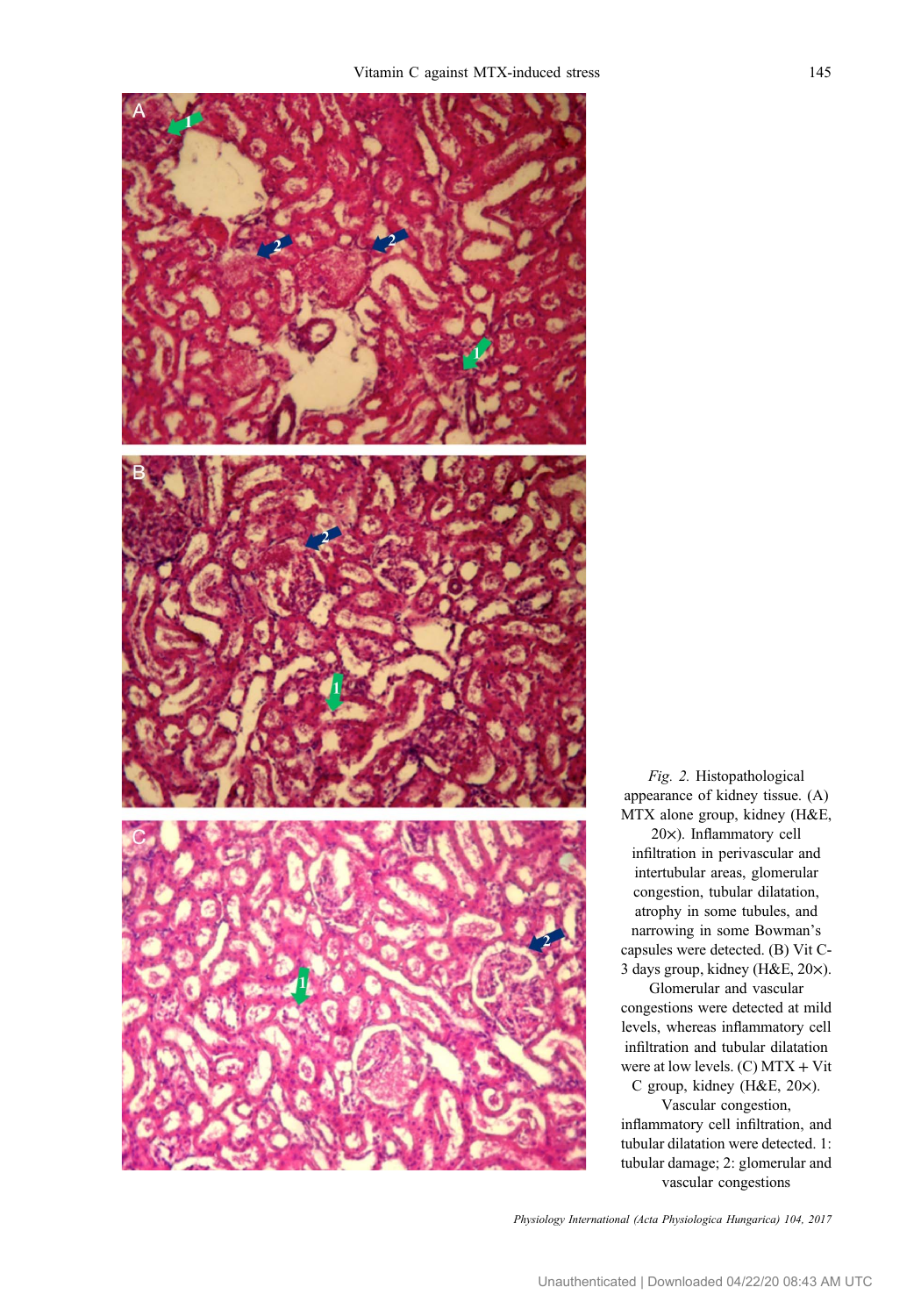GSH-Px levels in the liver and kidney. MDA levels were determined to be significantly higher in the MTX alone group. Moreover, SOD, CAT, and GSH-Px activities were determined to be significantly lower in the only MTX-treated rats compared with the control group ( $p < 0.05$ ). The histopathological findings also supported our biochemical findings. As may be observed in this study, MTX caused liver and kidney injuries by oxidative damage. Although the mechanism of MTX-induced hepatorenal toxicity is not well understood, recent studies indicated the oxidative damage to be the causative factor ([19\)](#page-9-0).

It had been shown that the cytosolic NADP-dependent dehydrogenases and NADPmalic enzymes were inhibited by MTX, suggesting that the drug could either decrease the availability of reduced NADPH in cells ([12\)](#page-9-0) or NADPH was used by GSH reductase to reduce an important cytosolic antioxidant, GSH. The significant reduction in GSH levels promoted by MTX could cause two results: first, in conjunction with reduced GSH levels, inactivation of reactive molecules; second, the tendency of covalent bonding with other macromolecules increases. This could lead to a reduction in effectiveness of the antioxidant enzyme defense system, sensitizing the cells to ROS ([19\)](#page-9-0). Tissue CAT is an important oxidant detoxifier, playing a key role in the elimination of lipid peroxides and  $H_2O_2$  Moreover, CAT can reduce peroxides by donating hydrogen ([7](#page-9-0)). In addition, our results showed increased levels of CAT activity in the group administered only Vit C. However, the MTX alone group showed statistically decreased CAT activity. Vit C administration reversed the MTX effect in the CAT activity levels. The involvement of oxidative stress in the cell death mechanism has been well documented in the literature. Using antioxidant molecules, which increase the synthesis of GSH against drug-induced hepatorenal injury, has become a common means to investigate the relationship between GSH and the toxic effects of MTX ([12](#page-9-0)). For example, rats having increased MDA levels in blood, liver, and kidney tissues along with reduced blood GSH levels were restored to normal levels using melatonin treatment ([12](#page-9-0)). Vit C has been shown to be an important antioxidant, to regenerate vitamin E (Vit E) through redox cycling and to raise intracellular GSH levels [\(20\)](#page-9-0). Higher MDA levels and lower GSH, SOD, and CAT activities caused by MTX in liver were normalized through the use of N-acetylcysteine in rats ([7](#page-9-0)). MTX-induced hepatic injury was biochemically and histopathologically impaired by ursodeoxicolic acid ([23\)](#page-9-0) and MTX-induced oxidative damage in the liver was bio-chemically ameliorated by curcumin [\(11\)](#page-9-0). In a recent study,  $\beta$ -carotene restored the MTX-induced hepatic injury by radical scavenger effect [\(25\)](#page-9-0). Similarly, a flavonoid molecule, rutin, had been shown to be beneficial for MTX-induced hepatotoxicity by antioxidant effects.

Similar to the hepatic damage, oxidative stress and neutrophil infiltration were found to cause the renal damage [\(13\)](#page-9-0), and a potential radical scavenger, caffeic acid phenethyl ester, had shown a protective effect against the MTX-induced renal damage ([24\)](#page-9-0). In rats administered with MTX, their increased levels of MDA, myeloperoxidase, and collagen content were statistically reduced, whereas in rats administered with L-carnitine, GSH levels were increased ([21\)](#page-9-0). In another study, it was found that nephrotoxicity induced by MTX was ameliorated by lycopene alone or combined with melatonin, presumably by antioxidant activity.

The recent studies demonstrate that ROS and  $H_2O_2$  are linked to the development of several pathological processes associated with chemotherapy, including adverse effects of antitumor drugs. It may be inferred that the cells could be more sensitive to ROS, which subsequently results in a reduction in effectiveness of the antioxidant enzyme defense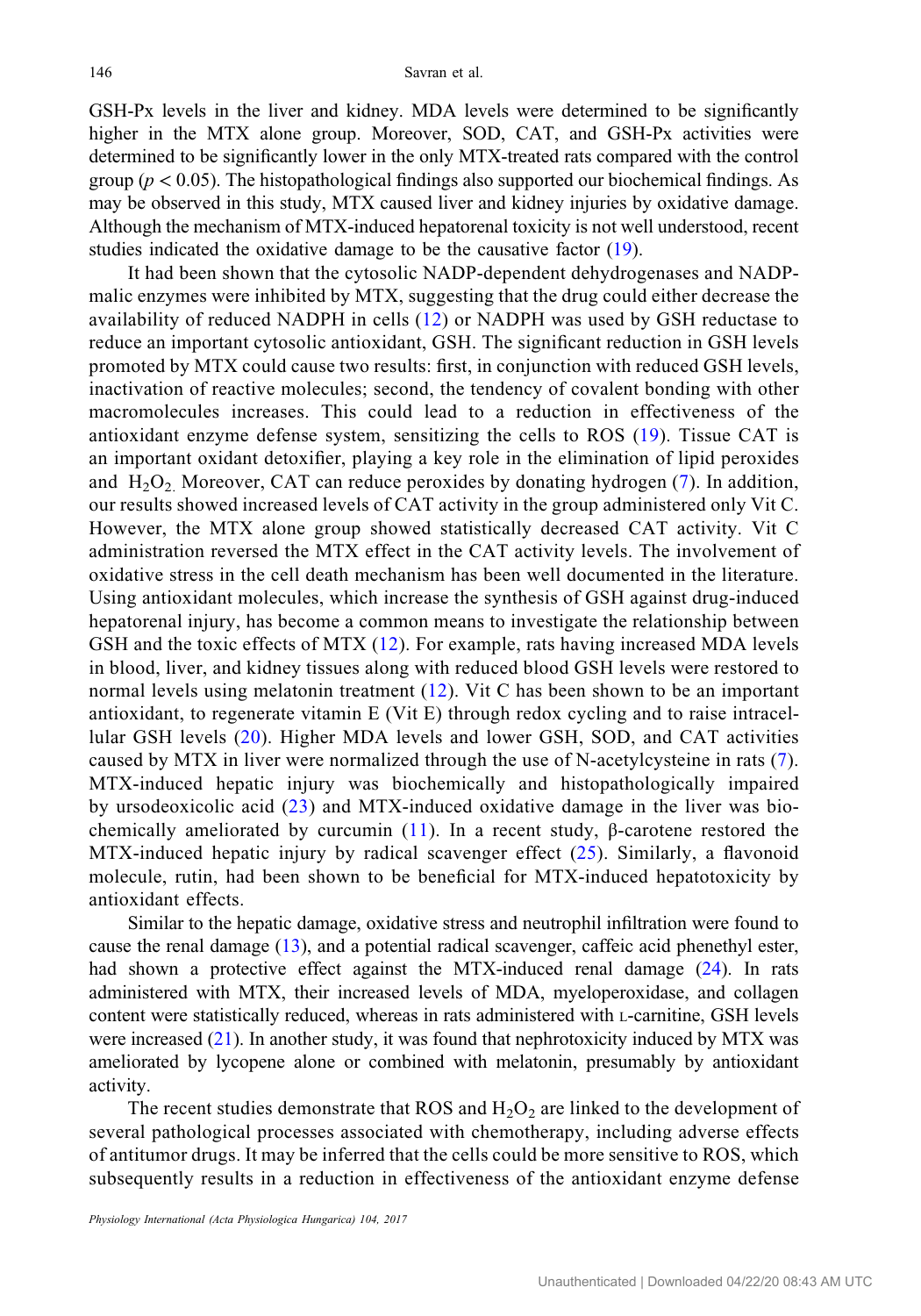system [\(6](#page-9-0)). As GSH precursor, N-acetylcysteine, can ameliorate paracetamol-induced hepatotoxicity but not nephrotoxicity, Vit C was used for the renal damage induced by paracetamol. Vit C administered in different dosages (250, 500, and 1,000 mg/kg) and at different times (1.5, 6, 9, and 16 h after paracetamol administration) demonstrates that low doses could protect renal injury in early administration, whereas high doses could be protective in later administrations. Vit C treatment in 60 postmenopausal breast cancer patients using tamoxifen restored the levels of antioxidant enzymes, such as SOD, CAT, and GSH-PX  $(15)$ .

Nephrotoxicity models induced by cisplatin in rats, 250 and 500 mg/kg doses of Vits C and E were used. Blood urine nitrogen and creatinine levels were increased by cisplatin and normalized by both doses of both vitamins. Reduced SOD, CAT, and GSH-Px levels were only restored in 500 mg/kg dose of both vitamins, whereas GSH-Px levels were increased by both doses of both Vits C and E. At the end of this study, it was shown that high dose of Vit C was more effective in the protection of renal oxidative damage; in addition, Vit C had more renoprotective effect than Vit E  $(3)$  $(3)$ . In a separate study in which cisplatin + Vit C was implemented in rats, 50, 100, and 200 mg/kg doses of Vit C were used and decreased GSH levels were determined as in 100 and 200 mg/kg groups. Similar to GSH results, an indicator of lipid peroxidation, TBA reactive substance levels were significantly increased in the same groups. As a result, it was said that the protective effect of Vit C was shown in a dosedependent manner ([4\)](#page-9-0). These findings also support our results that application of Vit C was found to be effective against this oxidative damage. Heaney et al. ([10](#page-9-0)) determined the protective effect of Vit C against chemotherapeutics-induced cell death in their cell culture studies.

In conclusion, MTX-induced liver and kidney damages can be reduced by administering Vit C. According to the previous studies and our results, the protective effect of Vit C seemed to be related to increased GSH levels. Improvement of the tissues was observed in vitamin group histologically and biochemically. According to these results, Vit C could have protected against MTX-induced hepatorenal damage, offering potential new uses for the pharmaceutical industry.

#### Acknowledgements

MS and MKO formulated the present hypothesis. IAC, DKD, BD, FNC, and SY were responsible for conducting the experiments. HA and ACU made critical revisions to the manuscript. MS was responsible for the analysis and writing of the report. The study was partially supported by the Scientific Research Project Unit of Süleyman Demirel University (2270-TU-10).

## Abbreviations

| MTX      | : Methotrexate                                |
|----------|-----------------------------------------------|
| MDA      | : Malondialdehyde                             |
| SOD      | : Superoxide dismutase                        |
| CAT      | : Catalase                                    |
|          | GSH-Px: Glutathione peroxidase                |
| ROS      | : Reactive oxygen species                     |
| NADP     | : Nicotinamide adenine dinucleotide phosphate |
| $H_2O_2$ | : Hydrogen peroxide                           |
|          |                                               |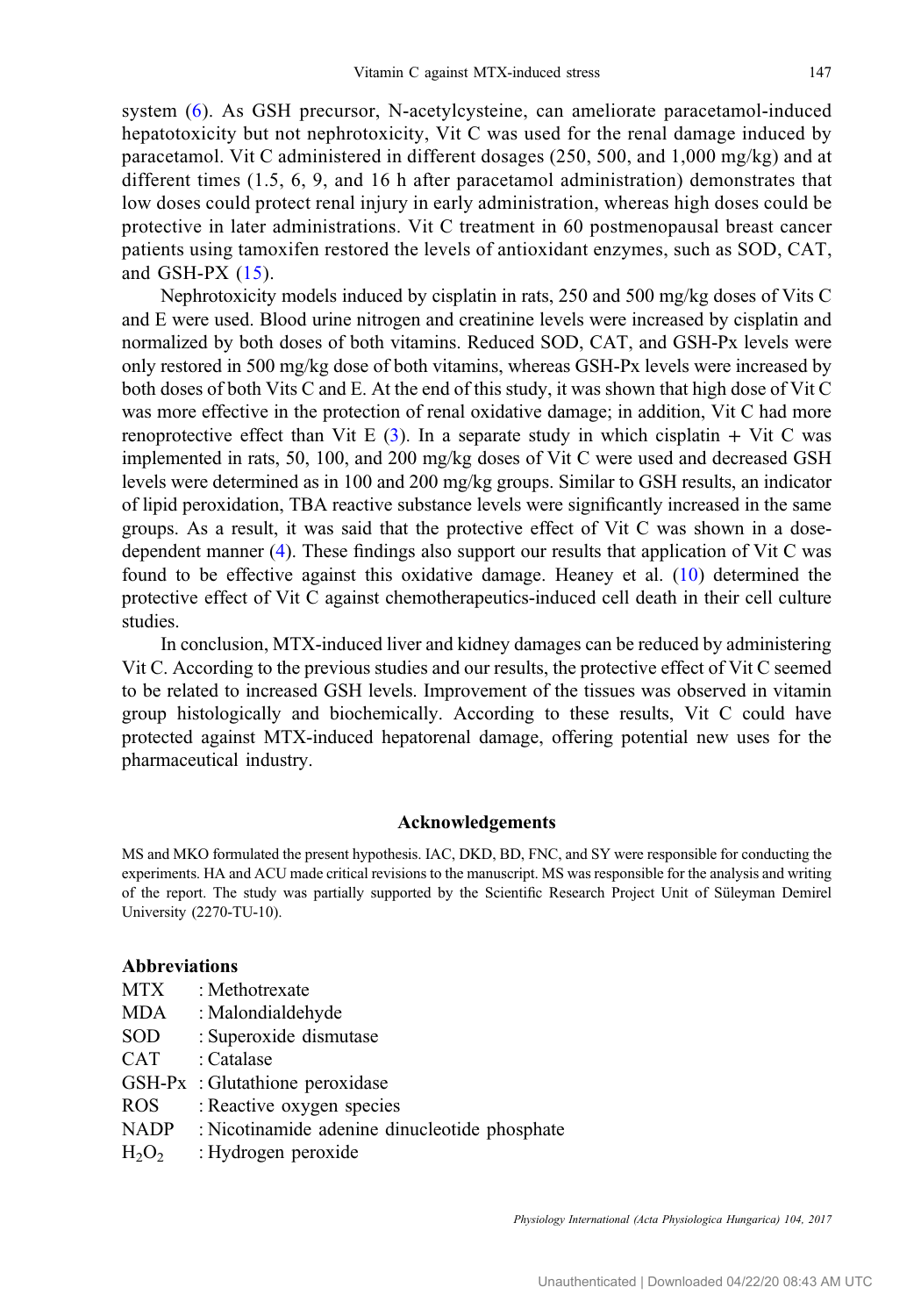#### <span id="page-9-0"></span>148 Savran et al.

#### **REFERENCES**

- 1. Abraham P: Vitamin C may be beneficial in the prevention of paracetamol-induced renal damage. Clin. Exp. Nephrol. 9, 24–30 (2005)
- 2. Aebi H: Catalase in vitro. Methods Enzymol. 105, 121–126 (1984)
- 3. Ajith TA, Usha S, Nivitha V: Ascorbic acid and α-tocopherol protect anticancer drug cisplatin induced nephrotoxicity in mice: a comparative study. Clin. Chim. Acta. 375, 82–86 (2007)
- 4. Antunes LM, Darin JD, Bianchi MD: Protective effects of vitamin C against cisplatin-induced nephrotoxicity and lipid peroxidation in adult rats: a dose-dependent study. Pharmacol. Res. 41, 405–411 (2000)
- 5. Armagan A, Uzar E, Uz E, Yilmaz HR, Kutluhan S, Koyuncuoglu HR: Caffeic acid phenethyl ester modulates methotrexate-induced oxidative stress in testes of rat. Hum. Exp. Toxicol. 27, 547–552 (2008)
- 6. Atashfaraz E, Farokhi F, Najafi G: Protective effect of ethyl pyruvate on epididymal sperm characteristics, oxidative stress and testosterone level in methotrexate treated mice. J. Reprod. Infertil. 14, 190–196 (2013)
- 7. Cetinkaya A, Bulbuloglu E, Kurutas EB, Kantarceken B: N-acetylcysteine ameliorates methotrexate-induced oxidative liver damage in rats. Med. Sci. Monit. 12, BR274–BR278 (2006)
- 8. Draper HH, Hadley M: Malondialdehyde determination as index of lipid peroxidation. Methods Enzymol. 186, 421–431 (1990)
- 9. Harrison FE, Meredith ME, Dawes SM, Saskowski JL, May JM: Low ascorbic acid and increased oxidative stress in gulo<sup>- $/−$ </sup> mice during development. Brain Res. 1349, 143–152 (2010)
- 10. Heaney ML, Gardner JR, Karasavvas N, Golde DW, Scheinberg DA, Smith EA: Vitamin C antagonizes the cytotoxic effects of antineoplastic drugs. Cancer Res. 68, 8031–8038 (2008)
- 11. Hemeida RA, Mohafez OM: Curcumin attenuates methotraxate-induced hepatic oxidative damage in rats. J. Egypt. Natl. Canc. Inst. 20, 141–148 (2008)
- 12. Jahovic N, Cevik H, Sehirli AO, Yegen BC, Sener G: Melatonin prevents methotrexate-induced hepatorenal oxidative injury in rats. J. Pineal Res. 34, 282–287 (2003)
- 13. Kolli VK, Abraham P, Isaac B, Selvakumar D: Neutrophil infiltration and oxidative stress may play a critical role in methotrexate-induced renal damage. Chemotherapy 55, 83–90 (2009)
- 14. Lowry OH, Rosenbrough NJ, Farr AL, Randall RJ: Protein measurement with the folin phenol reagent. J. Biol. Chem. 193, 265–275 (1951)
- 15. Muralikrishnan G, Amanullah S, Basha MI, Boopalan S, Vijayakumar S, Shakeel F: Effect of vitamin C on lipidperoxidation and antioxidant status in tamoxifen-treated breast cancer patients. Chemotherapy 56, 298–302 (2010)
- 16. Naseer MI, Ullah I, Ullah N, Lee HY, Cheon EW, Chung J: Neuroprotective effect of vitamin C against PTZ induced apoptotic neurodegeneration in adult rat brain. Pak. J. Pharm. Sci. 24, 263–268 (2011)
- 17. Naziroglu M, Kilinc F, Uguz AC, Celik O, Bal R, Butterworth PJ: Oral vitamin C and E combination modulates blood lipid peroxidation and antioxidant vitamin levels in maximal exercising basketball players. Cell Biochem. Funct. 28, 300–305 (2010)
- 18. Paglia DE, Valentine WN: Studies on the quantitative and qualitative characterization of erythrocyte glutathione peroxidase. J. Lab. Clin. Med. 70, 158–169 (1967)
- 19. Pinheiro FV, Pimentel VC, De Bona KS, Scola G, Salvador M, Funchal C: Decrease of adenosine deaminase activity and increase of the lipid peroxidation after acute methotrexate treatment in young rats: protective effects of grape seed extract. Cell Biochem. Funct. 28, 89–94 (2010)
- 20. Sen CK, Packer L: Thiol homeostasis and supplements in physical exercise. Am. J. Clin. Nutr. 72, 653–669 (2000)
- 21. Sener G, Eksioglu-Demiralp E, Cetiner M, Ercan F, Sirvanci S, Gedik N: L-carnitine ameliorates methotrexateinduced oxidative organ injury and inhibits leukocyte death. Cell Biol. Toxicol. 22, 47–60 (2006)
- 22. Sun Y, Oberley LW, Li Y: A simple method for clinical assay of superoxide dismutase. Clin. Chem. 34, 497–500 (1988)
- 23. Uraz S, Tahan V, Aygun C, Eren F, Unluguzel G, Yuksel M: Role of ursodeoxycholic acid in prevention of methotrexate-induced liver toxicity. Dig. Dis. Sci. 53, 1071–1077 (2008)
- 24. Uzar E, Sahin O, Koyuncuoglu HR, Uz E, Bas O, Kilbas S: The activity of adenosine deaminase and the level of nitric oxide in spinal cord of methotrexate administered rats: protective effect of caffeic acid phenethyl ester. Toxicology 218, 125–133 (2006)
- 25. Vardi N, Parlakpinar H, Cetin A, Erdogan A, Cetin Ozturk I: Protective effect of β-carotene on methotrexateinduced oxidative liver damage. Toxicol. Pathol. 38, 592–597 (2010)